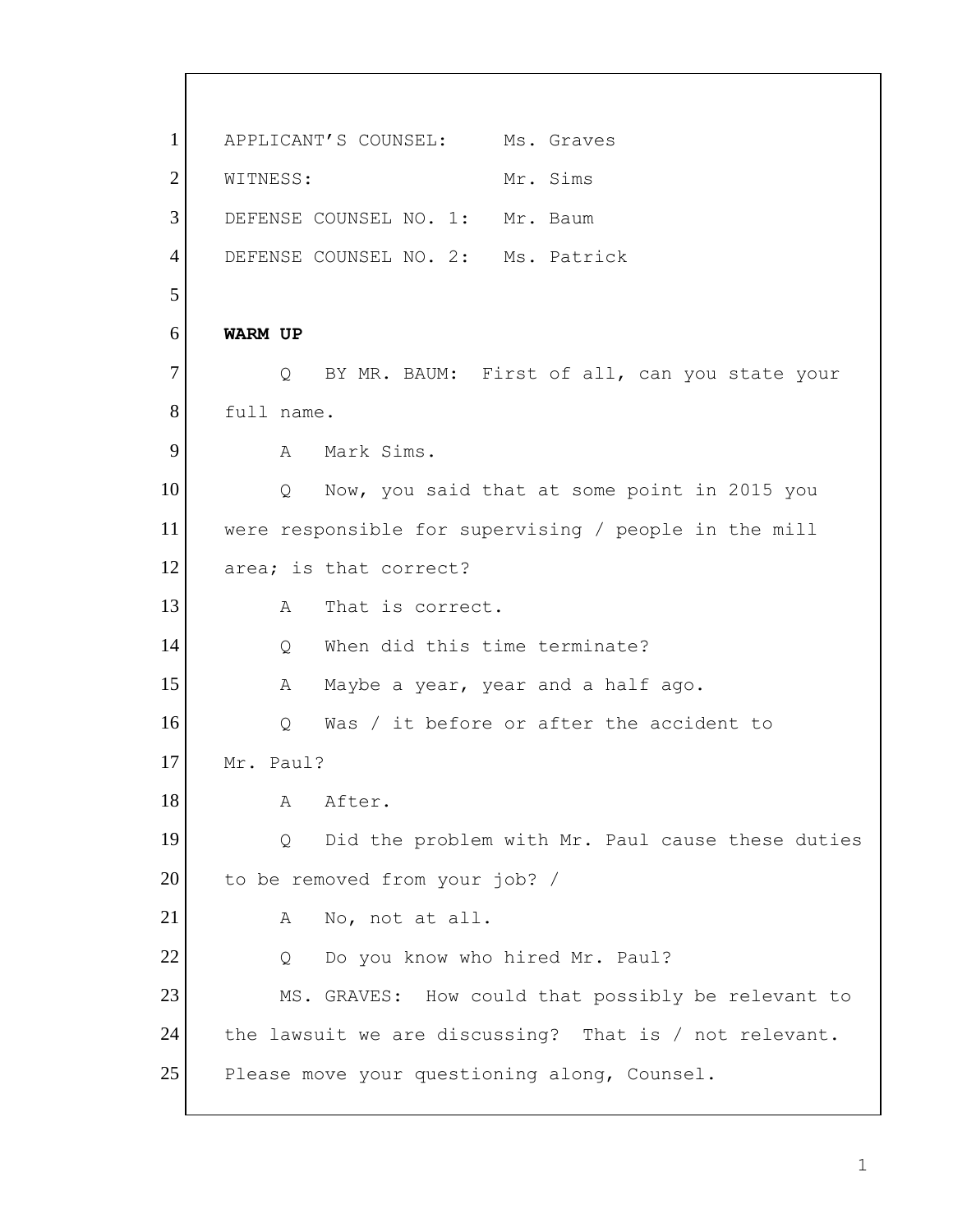1 MS. PATRICK: Join in the objection. 2 Q BY MR. BAUM: That is all just for the record. 3 Answer the question, please. 4 A I do / not recall who hired him. 5 Q Were you there when Mr. Paul was hired? 6 A Working for the company at present? 7 Q At present. 8 **A** No. 9 Q Do you know / how it came to be that Mr. Paul 10 was hired? 11 MS. PATRICK: Objection. Irrelevant. 12 Q BY MR. BAUM: Mr. Sims? 13 A No. 14 Q Do you know how many days Mr. Paul had worked / 15 at Nicholson Lumber before the accident happened? 16 A A few days only. 17 O What? 18 MS. GRAVES: Excuse me. How many is that? 19 THE WITNESS: Say nine or ten days. 20 MS. GRAVES: Counsel, is  $/*(1)$  the witness looking 21 at a document to answer that question? 22 MR. BAUM: No. His testimony is from his memory, I 23 think. 24 MS. GRAVES: Okay. I would like you to / test his 25 memory, then show him documents.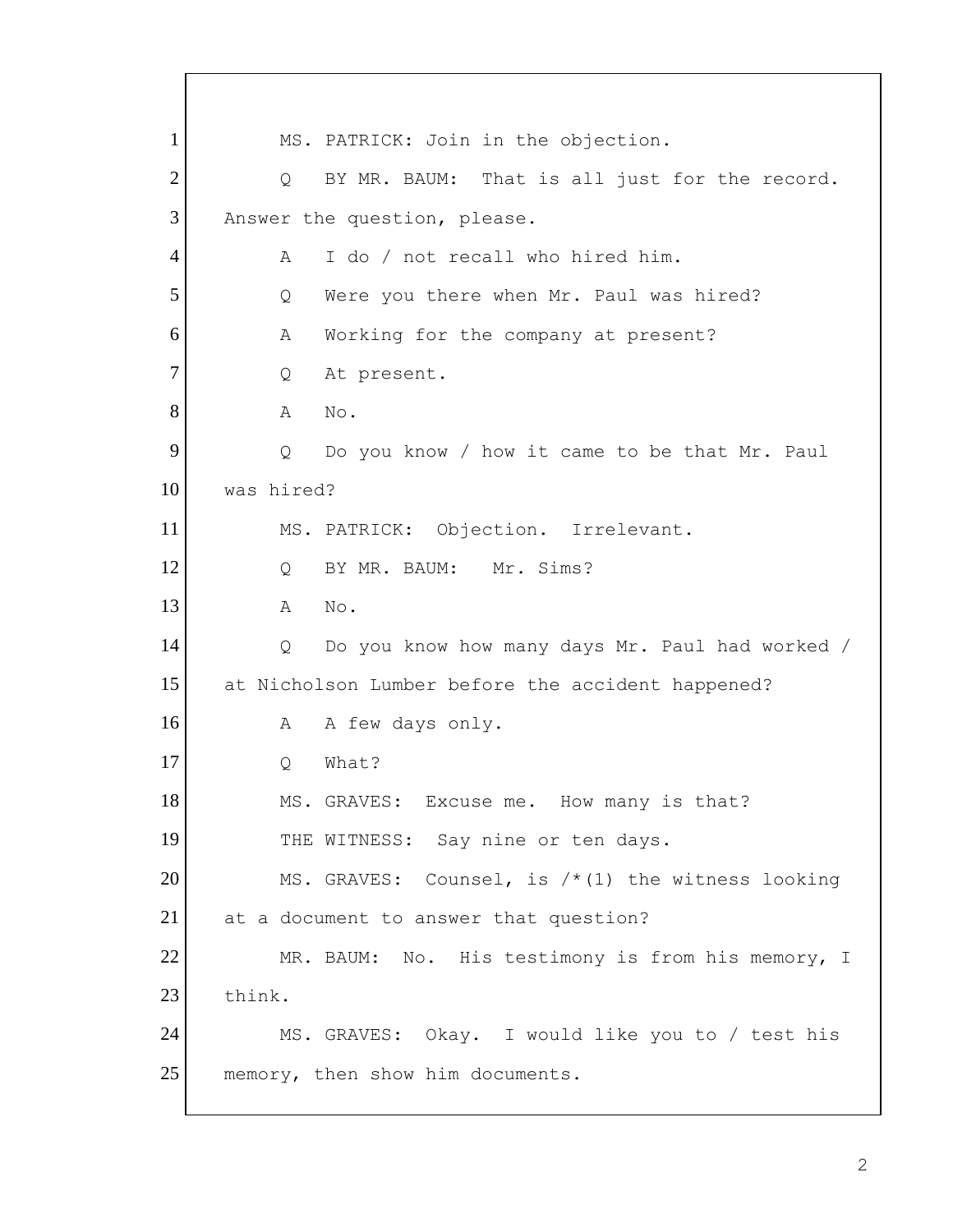1 | Q BY MR. BAUM: Do you know under which person he 2 worked before the accident happened? 3 A Mr. Scott. 4 Q What was Mr. Scott's / position? 5 A He got all the jobs for the company. 6 Q What was he doing at the time Mr. Paul was 7 hired? 8 A Running projects. 9 Q What was Mr. / Paul's job at that time? 10 A Helper. 11 O Did he work in the mill area? 12 A I do not believe so, not at that time. I am 13 not / sure. 14 Q What happened that caused Mr. Paul to begin 15 working in the mill area? 16 A I believe he was all caught up with his work 17 with / Mr. Scott and was over in the mill. 18 Q Under whose supervision was he in the mill? 19 A He would have been under my supervision. 20 Q Before Mr. / Paul started working in the mill, 21 did you have an opportunity to discuss with him what his  $22$  job would be in the mill area?  $23$  A No. / 24 Q Do you know if anyone on behalf of Nicholson 25 Lumber spoke with Mr. Paul concerning his duties?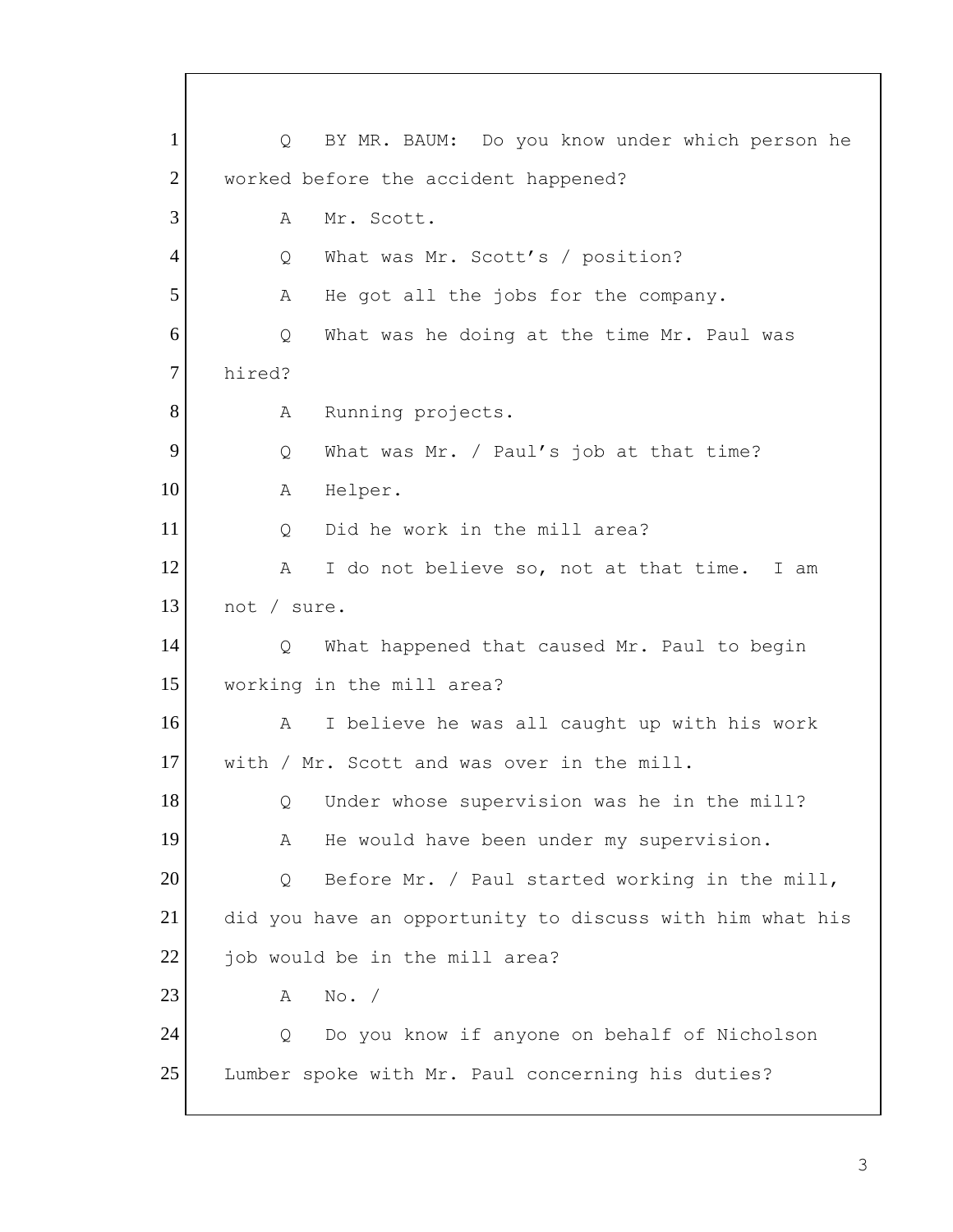1 A That, I don't know. 2 MR. BAUM: Would you like to  $/*(2)$  question the 3 witness at this point? 4 MS. PATRICK: In the interest of time, yes, I would. 5 MR. BAUM: Go ahead. 6 MS. PATRICK: Thank you. 7 EXAMINATION 8 O BY MS. PATRICK: Good afternoon, Mr. Sims. 9 A Hello. 10 | Q My name / is Susan Patrick, and I have several 11 questions for you regarding this accident. 12 A Okay. 13 Q Did you assign Mr. Paul to the job that he was / 14 performing on the day of this accident? 15 A I did not. 16 Q Who did? 17 A I have no idea. 18 | Q Who, besides yourself, would have had the 19 authority to / assign Mr. Paul a job in the mill? 20 A Mr. Jones. 21 Q Did Mr. Jones assign him to that machine that 22 day? 23  $\vert$  A I assume that he did, / but I do not know. 24 Q Did you ever give Mr. Paul any instruction 25 before he started to work in the mill area?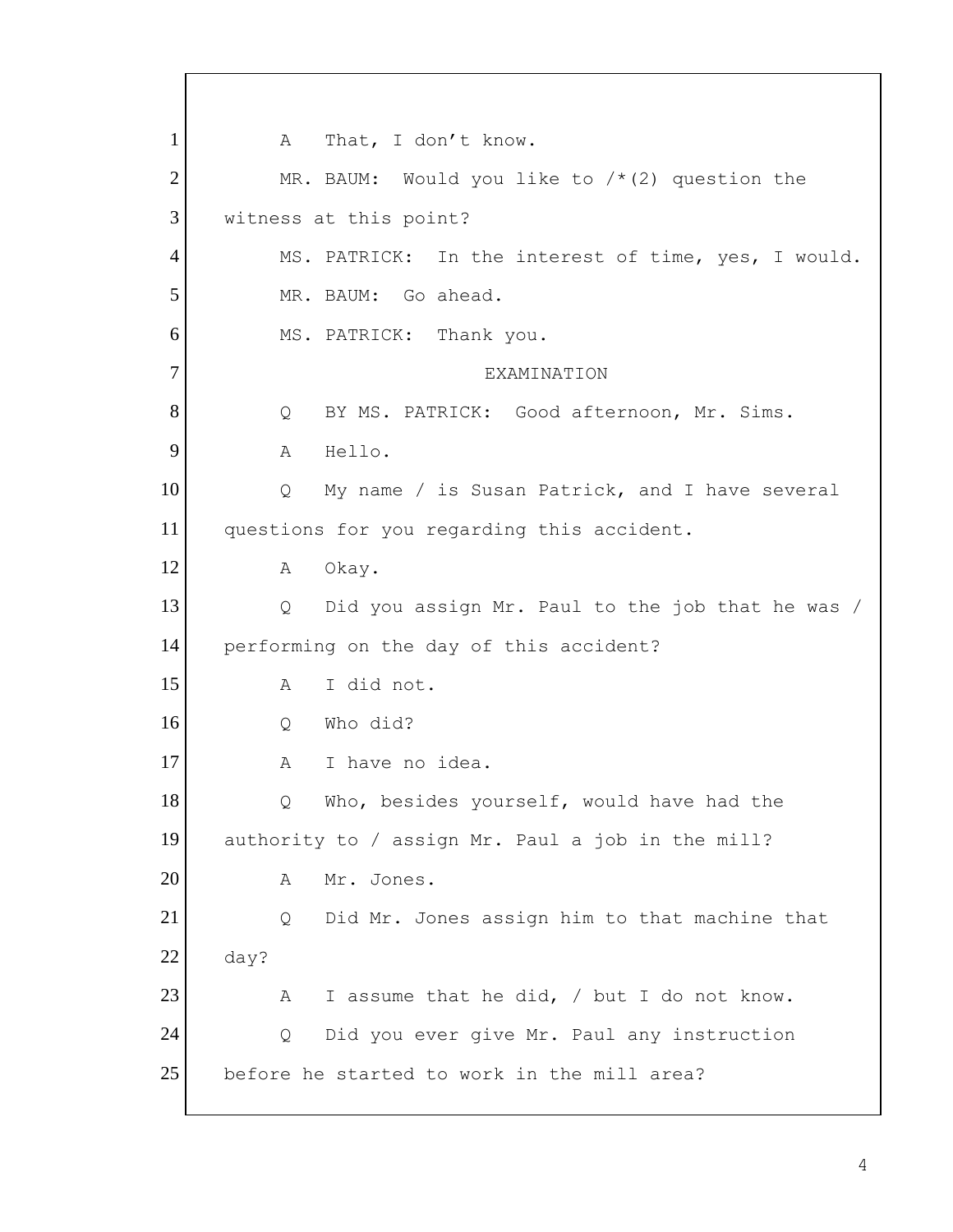| $\mathbf{1}$    | $\mathrm{No}$ .<br>A                                   |
|-----------------|--------------------------------------------------------|
| $\overline{2}$  | Do you / know if Mr. Paul had some background<br>Q     |
| 3               | working with power saws before coming to Nicholson     |
| $\overline{4}$  | Lumber?                                                |
| 5               | No, I had no knowledge. The background of<br>A         |
| 6               | Mr. / Paul is something I did not know. I did not hire |
| $\tau$          | the gentleman.                                         |
| 8               | Do you think it is dangerous to put an<br>Q            |
| 9               | inexperienced man in / the mill area?                  |
| 10              | MS. GRAVES: I will object to that. It calls for        |
| 11              | supposition. I do not know what that means. I instruct |
| 12              | him not to answer. $/*$ (3)                            |
| 13              |                                                        |
| 14              | **END OF WARM UP**                                     |
| 15              |                                                        |
| 16              |                                                        |
| 17              |                                                        |
| 18              |                                                        |
| 19              |                                                        |
| 20              |                                                        |
| 21              |                                                        |
| $\overline{22}$ |                                                        |
| 23              |                                                        |
| 24              |                                                        |
| 25              |                                                        |
|                 |                                                        |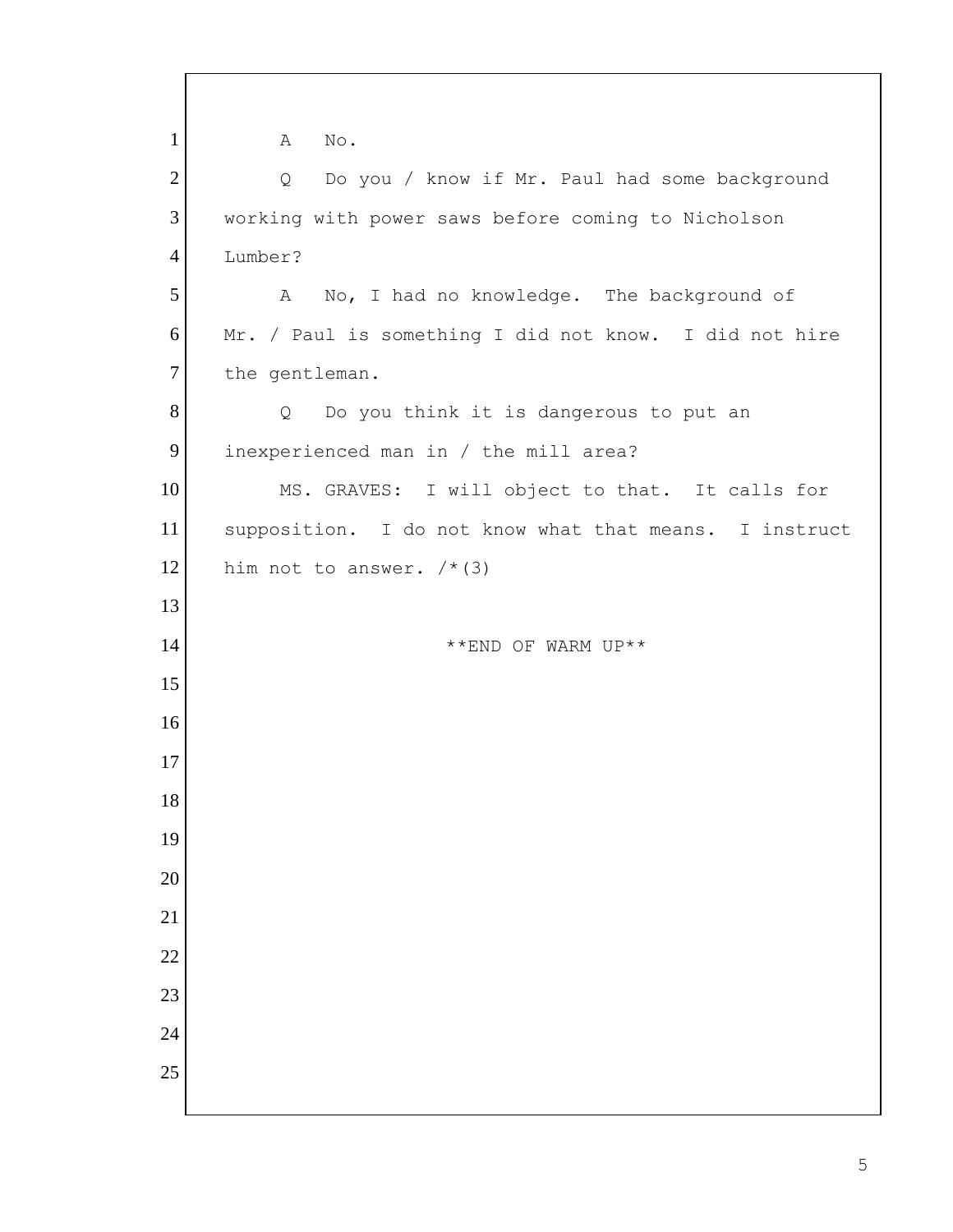1 **EXAM** 2 MR. BAUM: I really think he can answer the 3 question. We can note your objection for the record, but 4 I would like the witness to answer now. / 5 THE WITNESS: I am sorry, but I forgot the question. 6 Would you repeat it. 7 O BY MS. PATRICK: I will come back to that. I 8 would like to first get additional / background 9 information. 10 How long have you worked at Nicholson Lumber? 11 A I have been working there for about 17 years  $12$  now. 13 | Q Were you hired as a / supervisor, or did you 14 work your way up? 15 A I started in the mill area, was transferred out, 16 and then came back in as a supervisor. / 17 Q And how long ago was that? When did you become 18 a supervisor over the mill area? 19 A Oh, that must have been around the middle of / 20 Summer of 2015. I think it was June or July. 21 MS. GRAVES: Please don't quess, Mr. Sims. 22 MR. BAUM: I don't believe he was guessing, Counsel. 23 That sounded / like an estimate to me. 24 Q BY MS. PATRICK: Well, what is your best 25 estimate as to when you became the supervisor of the mill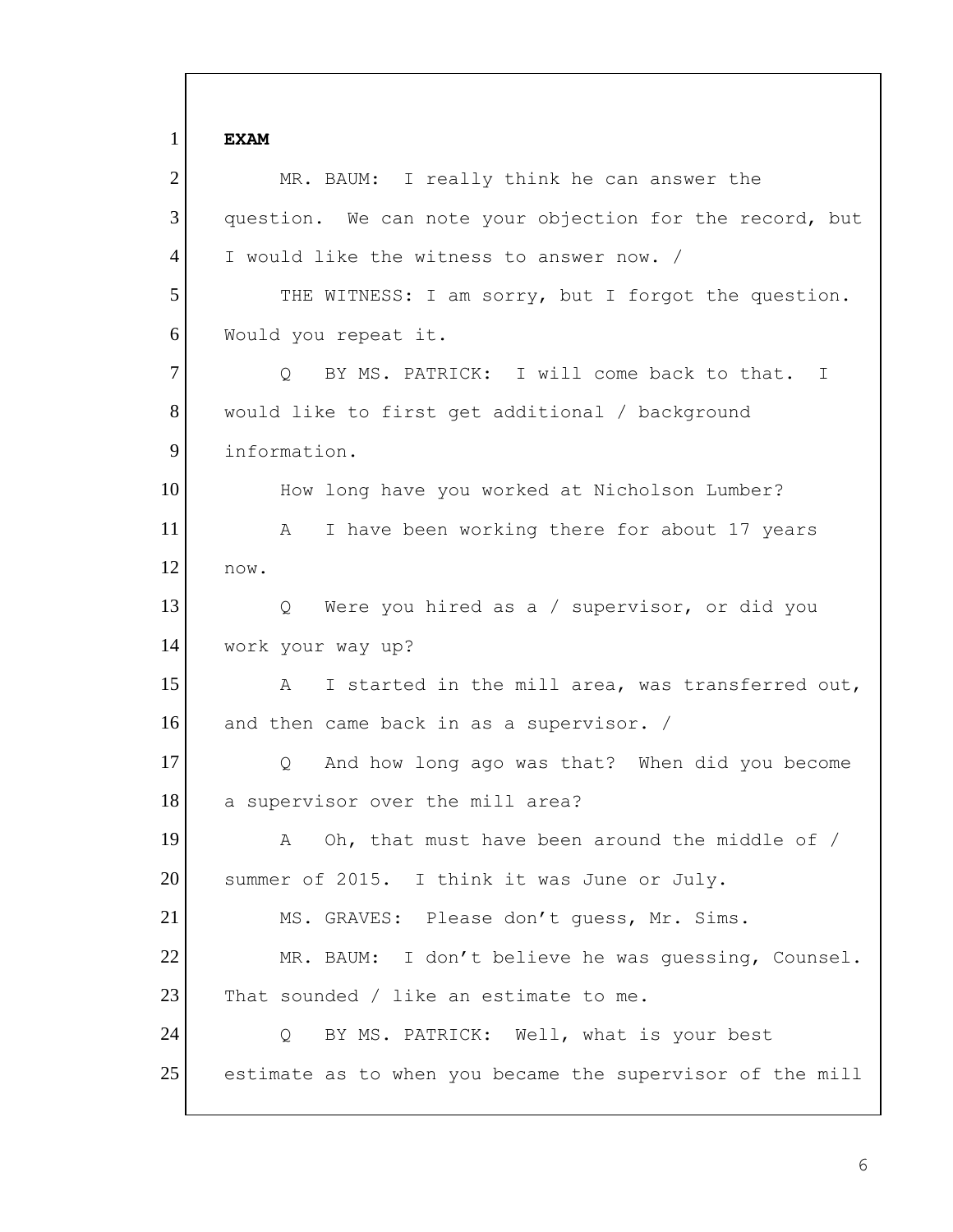1 area? 2 A June or July / of 2015. I remember for sure it 3 was summer. 4 Q Do you remember for what period of time you had 5 been in charge of the  $/*(1)$  mill area when Mr. Paul had 6 his accident? 7 A Not long. I think it was about six months.  $8$  Q. Was it part of your job duty to / ensure that he 9 knew how to operate all of the machinery in the mill 10 area? 11 A No, I don't do the training.  $12$  Q. Do you know how / to run all the equipment in 13 the mill area?  $14$   $\overline{A}$   $\overline{A}$   $\overline{A}$   $\overline{A}$ 15 15 Q And you have never trained anyone on the proper 16 use of that equipment? 17 MS. GRAVES: Objection. / That misstates the 18 testimony. 19 MR. BAUM. It does misstate it. I will join in the 20 objection. 21 | Q BY MS. PATRICK: Have you ever trained anyone on 22 the proper use of the / equipment in the mill area?  $23$  A I have shown a couple people how to work it, but 24 I have never been their official trainer. I was / just 25 helping out.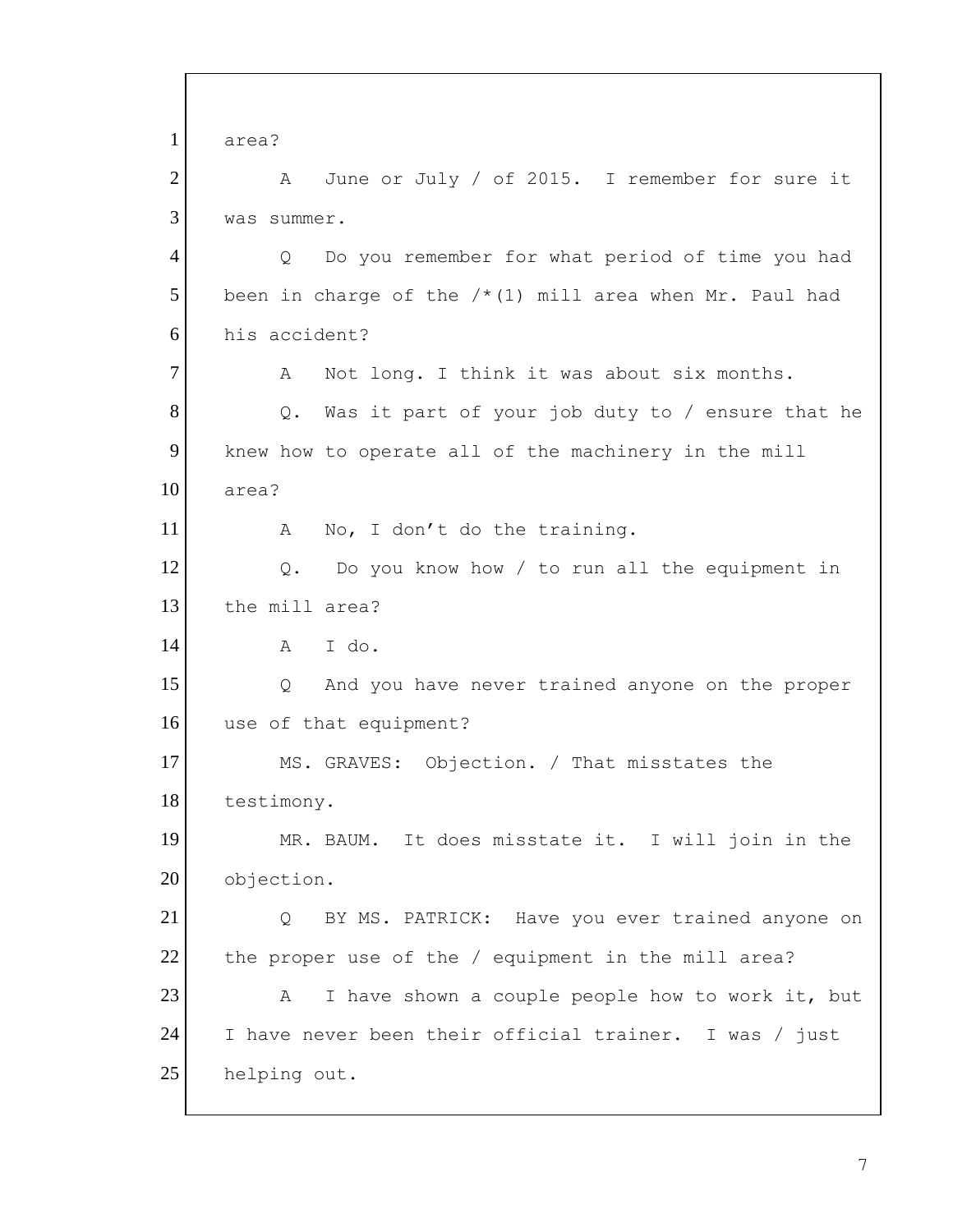1 | Q When you say "helping out," does that mean 2 someone else was responsible for the formal training? 3 A Yes. Exactly. I would just answer / questions 4 or demonstrate if someone needed help. 5 | Q And how would you know if they needed your assistance? 7 A Usually they would ask me when I walked / near 8 their area. Sometimes you could tell by looking that 9 there was a problem. 10 | Q Did you know Mr. Paul before you became a supervisor? 12 A No.  $/* (2)$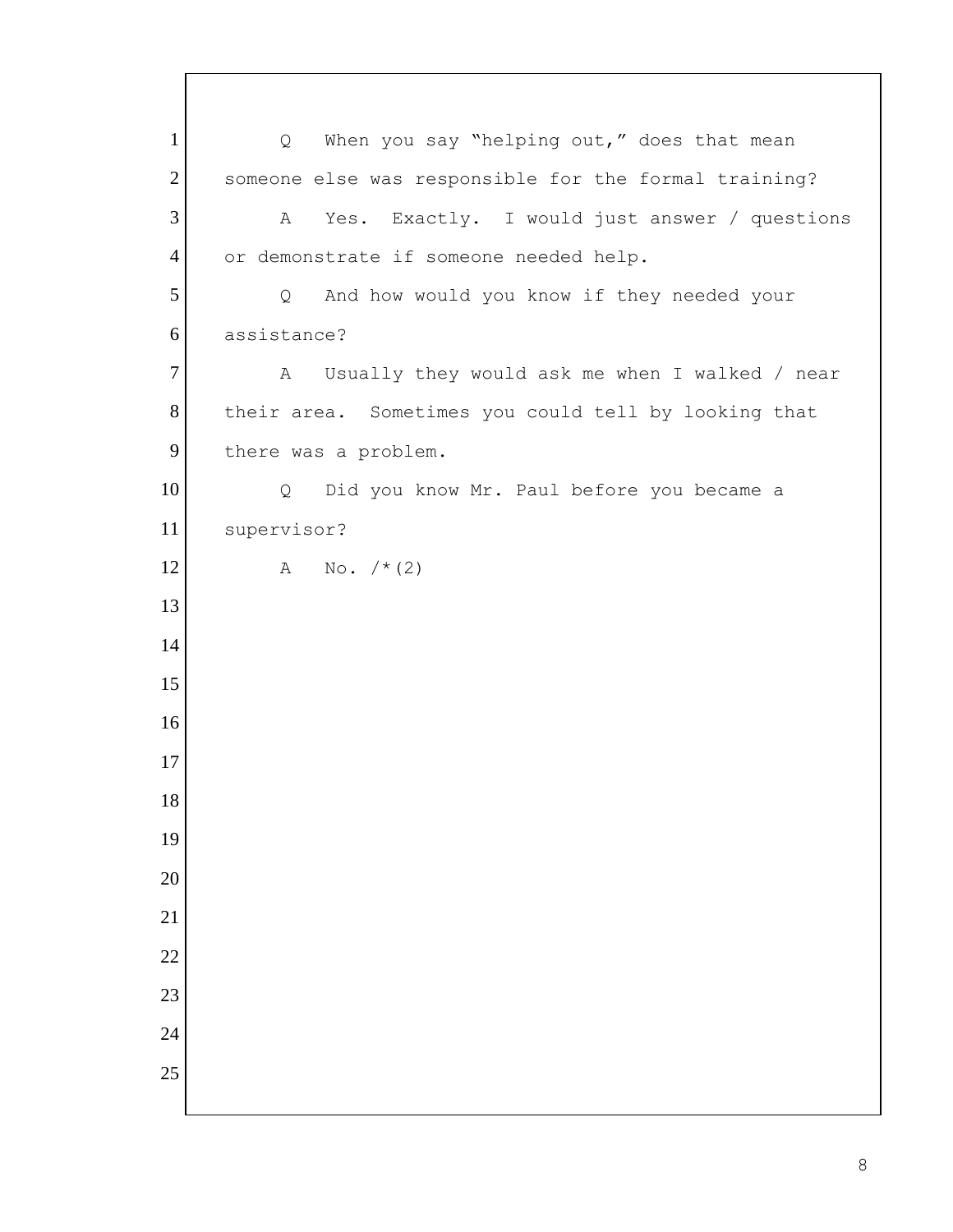1 **START TYPING** 2 O BY MS. PATRICK: Before he was hired? 3 A I had never met him. 4 Q Did you know if he had experience on the 5 equipment he had used that day? 6 A No. / 7 | Q Do you think a man without experience could be 8 injured if he were working around this equipment without 9 some instruction? 10 MS. GRAVES: What he thinks is not / at issue here. 11 The important thing is what he knows. 12 | Q BY MS. PATRICK: Do you know if a man could get 13 injured if he is working around power / equipment without 14 some instruction? 15 MR. BAUM: I object. Vaque and ambiguous. 16 THE WITNESS: I guess so. I guess it is possible. 17 Q BY MS. PATRICK: Is there some reason why you 18 did not / try to explain any procedures to Mr. Paul prior 19 to the time he was hurt? 20 A Only that I was busy with other things at that / 21 time. 22 Q Did you give him any written materials on safety 23 practices at the company? 24 MR. BAUM: Do you mean did he do that himself, or 25 did someone? /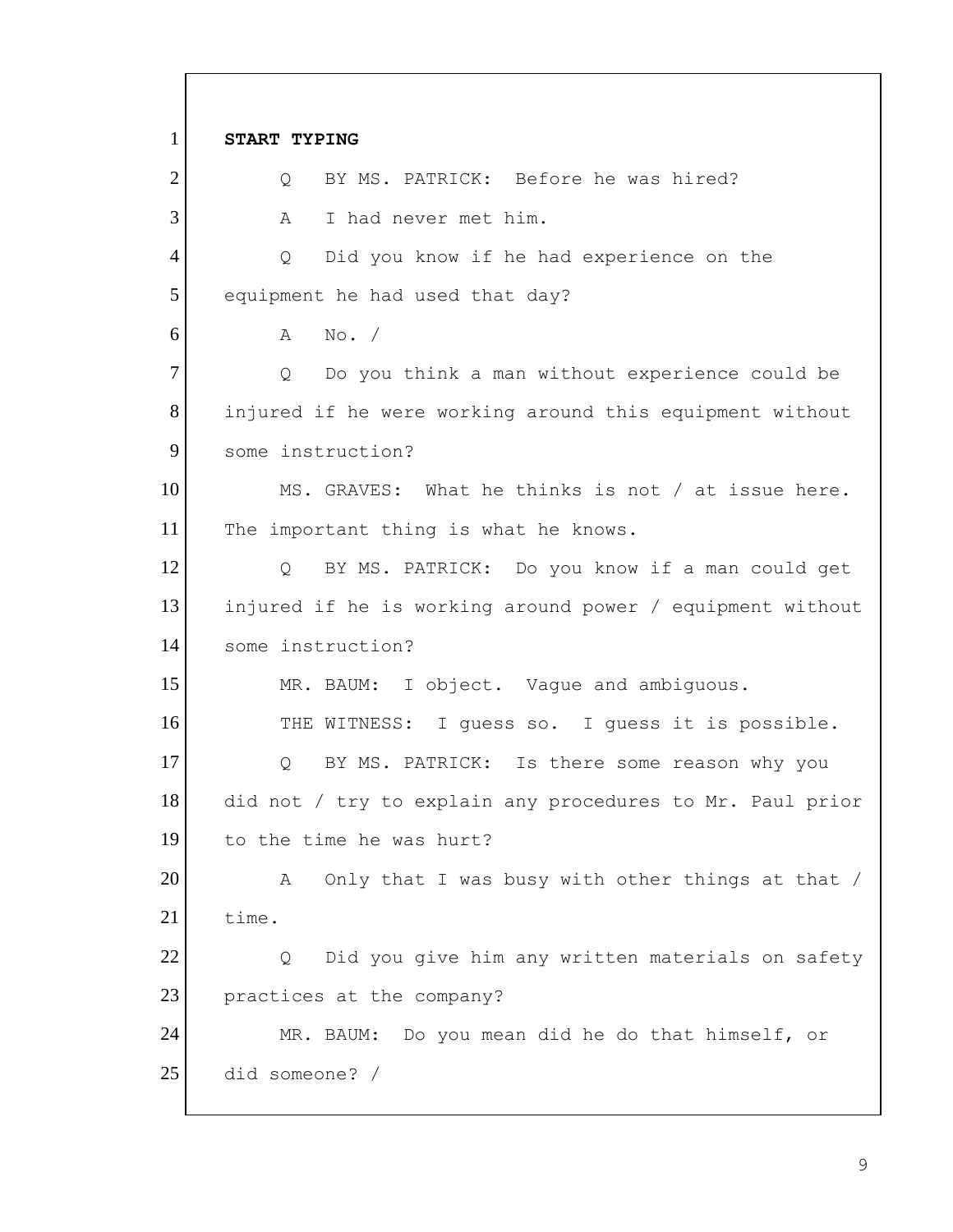1 MS. GRAVES: I understood the question to be did he 2 do it himself? 3 THE WITNESS: That, I do not know. Myself 4 personally, no. I did not give him anything / myself. I 5 do not know if anybody else in the company did. We do 6 not even have anything like that as far as I know.  $/*(3)$ 7 | Q BY MS. PATRICK: Did you say there are no such 8 items for your employees? 9 MS. GRAVES: The witness may not understand your 10 question. Please ask the question again. 11 Q BY MS. PATRICK: Are any / materials on safety 12 given to the employees of Nicholson Lumber? 13 A There is a book somewhere, but I have not looked 14 at it. I just think / it talks about our company, not 15 safety. 16 MS. PATRICK: Nothing further at this time. 17 MR. BAUM: Mr. Sims, I have a few more questions for 18 you. 19 MS. GRAVES: Before you begin / again, for the 20 record, I will object that this witness did not see the 21 accident. He does not have any knowledge of the 22 accident, and / there is nothing else to discover at this 23 time from this man. 24 MR. BAUM: We do not agree with or accept your 25 statement. Are you going to / let me continue?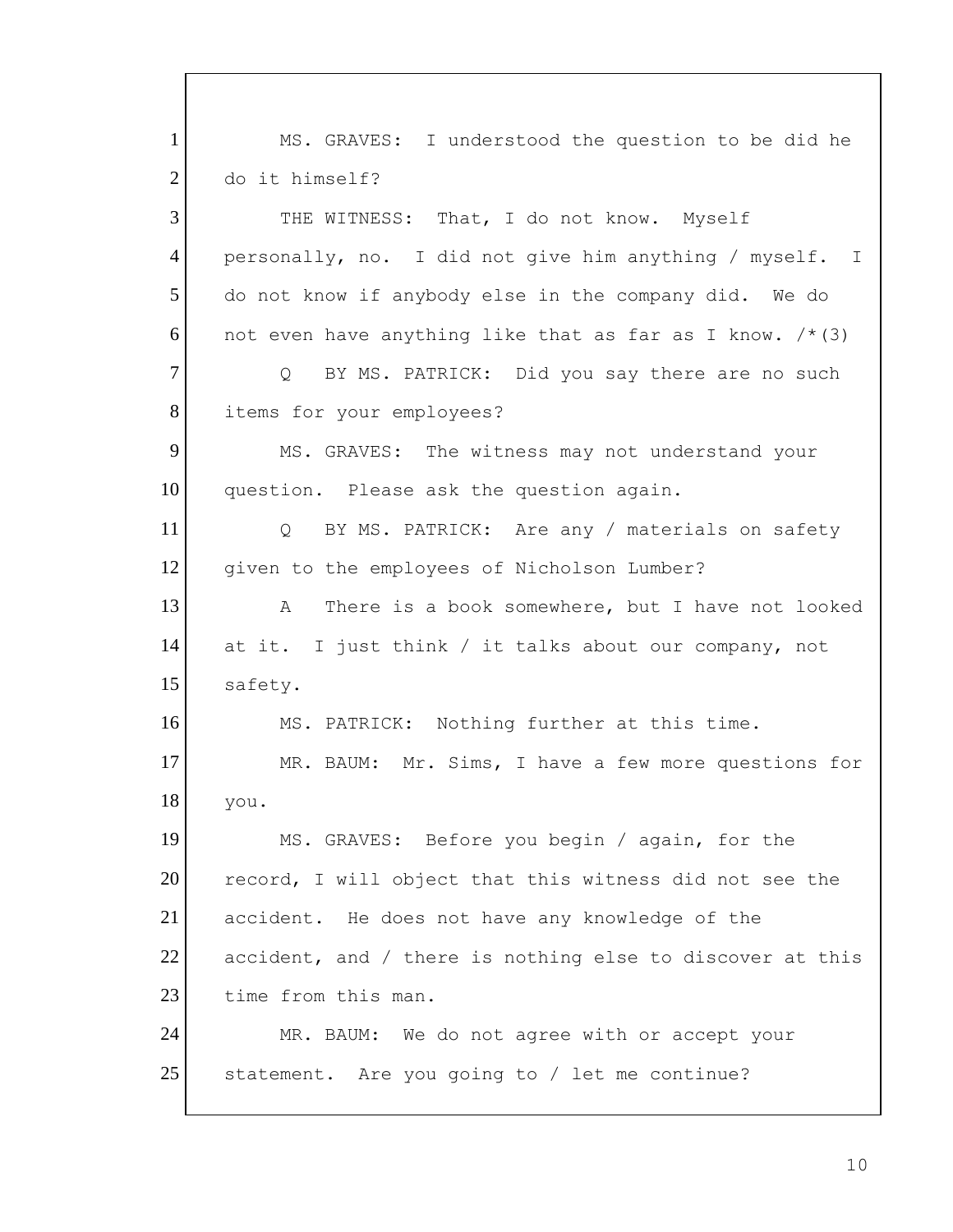1 MS. GRAVES: Go ahead. My objection is for the 2 record. 3 FURTHER EXAMINATION 4 Q BY MR. BAUM: In the four or five months prior  $5$  to the accident, what was the number / of employees 6 working in the mill area? 7 MS. GRAVES: I object. Vague. 8 THE WITNESS: I do not know. I could say 9 approximately, but I am not sure. 10 | Q BY MR. BAUM: You were / the supervisor. I 11 think we are entitled to your best estimate. 12 MS. GRAVES: But we are not entitled to a guess. 13 Please do not quess or speculate.  $/*(4)$ 14 MS. PATRICK: He said he can approximate. 15 THE WITNESS: I would estimate approximately five, 16 six, whatever. 17 O BY MR. BAUM: Would that number change from time 18 to time? 19 A It would. 20 Q When a new / employee came in, was there a 21 procedure that would be observed in showing the employee  $22$  what he was to do and how to do it? / 23 A That, I do not know. 24 Q Were you the supervisor? 25 A That is correct.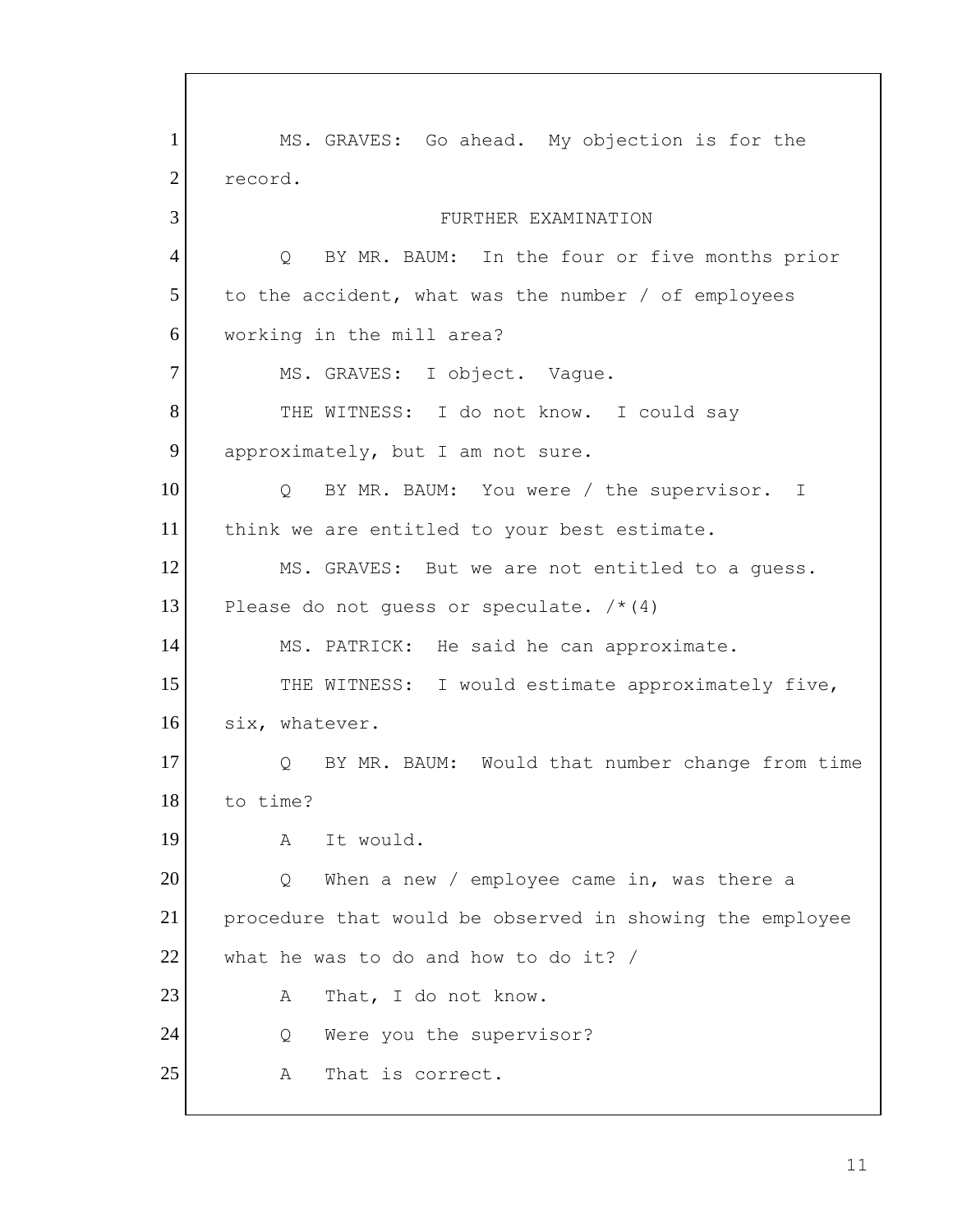1 Q You mean you do not know what the procedure was? 2 MS. GRAVES: That is argumentative. / 3 Do not answer the question. 4 Q BY MR. BAUM: Was there a procedure that would 5 be followed in showing the employee what he was to do and 6 how he / was to accomplish it? 7 A I am telling you I do not know. 8 Q You do not know if there was a procedure? 9 A Negative. 10 MS. GRAVES: That is his / answer. 11 MR. BAUM: That is what I am trying to establish, 12 Counsel. 13 MS. PATRICK: Objection. He has said it three or 14 four times now. 15 O BY MR. BAUM: Was there any formal training / 16 session provided to new employees? 17 MS. GRAVES: If you know. Only if you know. 18 THE WITNESS: No. 19 19 Q BY MR. BAUM: Now, you said there was some 20 written material available that would be / given to 21 employees? 22 MS. GRAVES: He did not say it was given to 23 employees. I think he said some material may be 24 available. 25 THE WITNESS: I think so.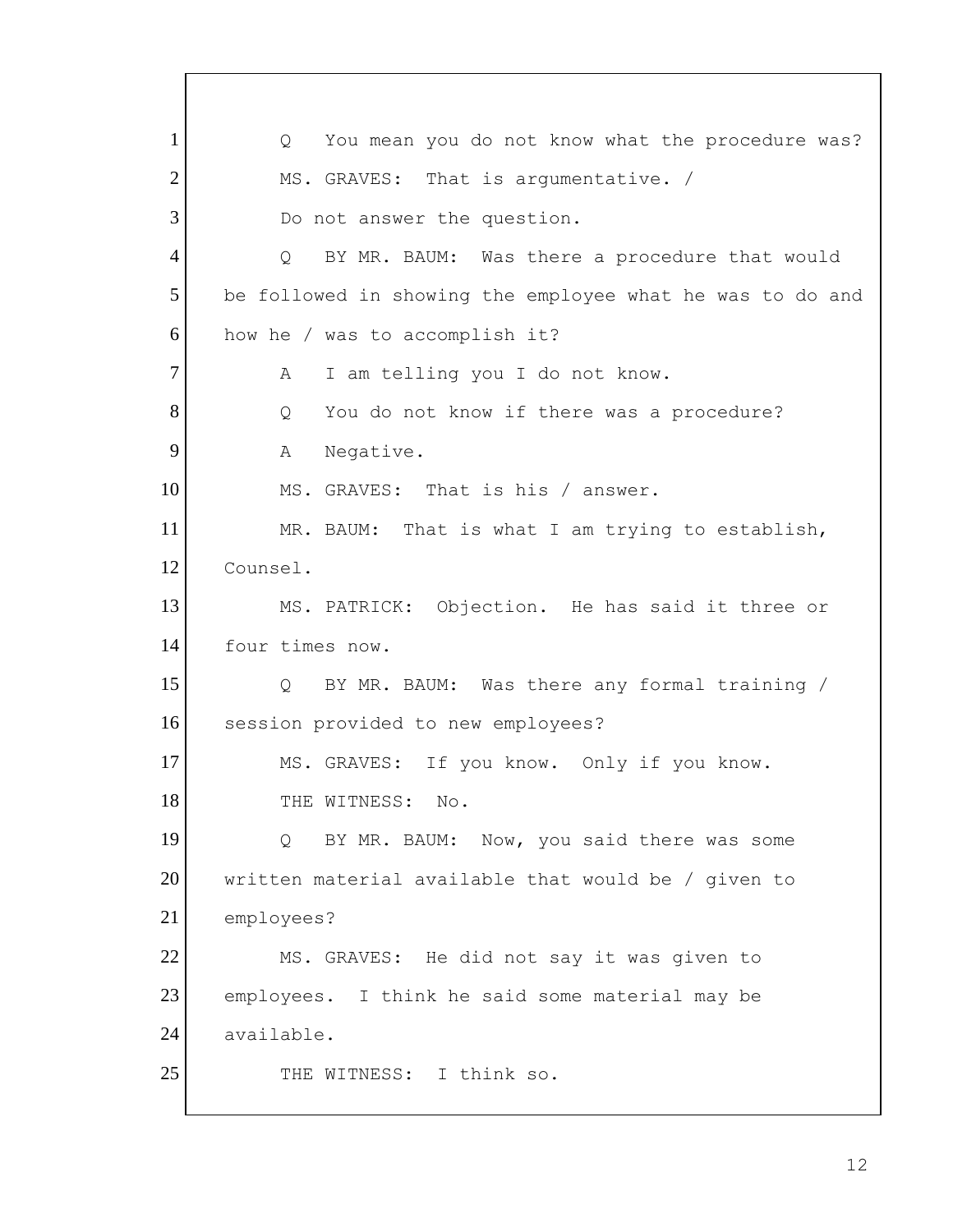1  $\sqrt{Q}$  BY MR. BAUM: Was /\*(5) there a process whereby 2 that material would be given to a new employee? 3 A Yes. All new employees or new people receive 4 that, yes. 5 Q Who gave / that to the new employees? 6 A Either myself or the foreman. I am not sure. 7 O What were these documents called?  $8$  A I do not recall. They are / put out by OSHA. 9 Q Do they concern safety? 10 A Yes. 11 | Q Do they tell employees not to wear loose 12 clothing around machinery? 13 A That is correct. 14 Q Do they / say not to get close to any moving 15 machinery? 16 A That is correct. There are a number of things 17 in there. I do not remember all / that is in there. 18 | Q Do you know if Mr. Paul was ever given such 19 information? 20 A I have no recollection. 21 MS. PATRICK: Excuse me. Did you have that / 22 material in May of '15? 23 THE WITNESS: I think so. 24 MR. BAUM: No more questions at this time. 25 EXAMINATION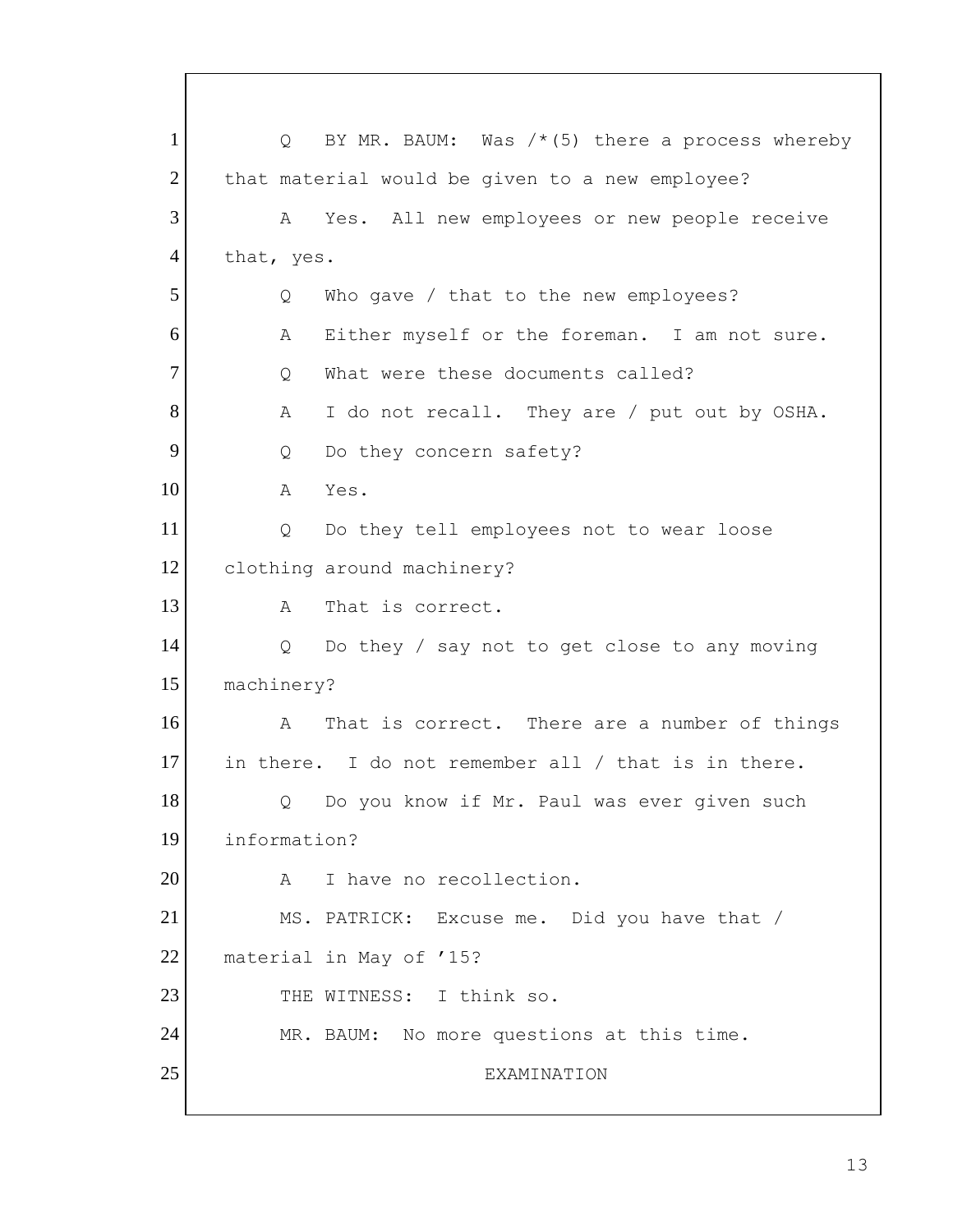1 | Q BY MS. GRAVES: Mr. Sims, do you have a  $2$  recollection of seeing the wooden / quard that we have 3 discussed at length today in place on the day of the 4 accident but before Mr. Paul was injured? 5 A I do not / know because I circulate through the 6 mill area, usually not stopping at any one spot. I just 7 keep walking back and forth all the time.  $/* (6)$ 8 Q Who was responsible for the setup work for the 9 machines in May that year? 10 MS. PATRICK: Which machines are you asking about? 11 MS. GRAVES: All of them. 12 THE WITNESS: The foreman. / 13 | Q BY MS. GRAVES: Additionally, did he have to set 14 up the planer? 15 A I do believe so. 16 Q And was it up to him to ensure that quards were 17 present / on machinery? 18 A Yes, ma'am. 19 19 Q Did you ever notice before the accident that 20 Mr. Paul would run this machine without quards in place? 21 A I did not. / 22 Q Did it ever come to your attention on any 23 machine operated by Mr. Paul that he would use that 24 machine without quards present? 25 A No.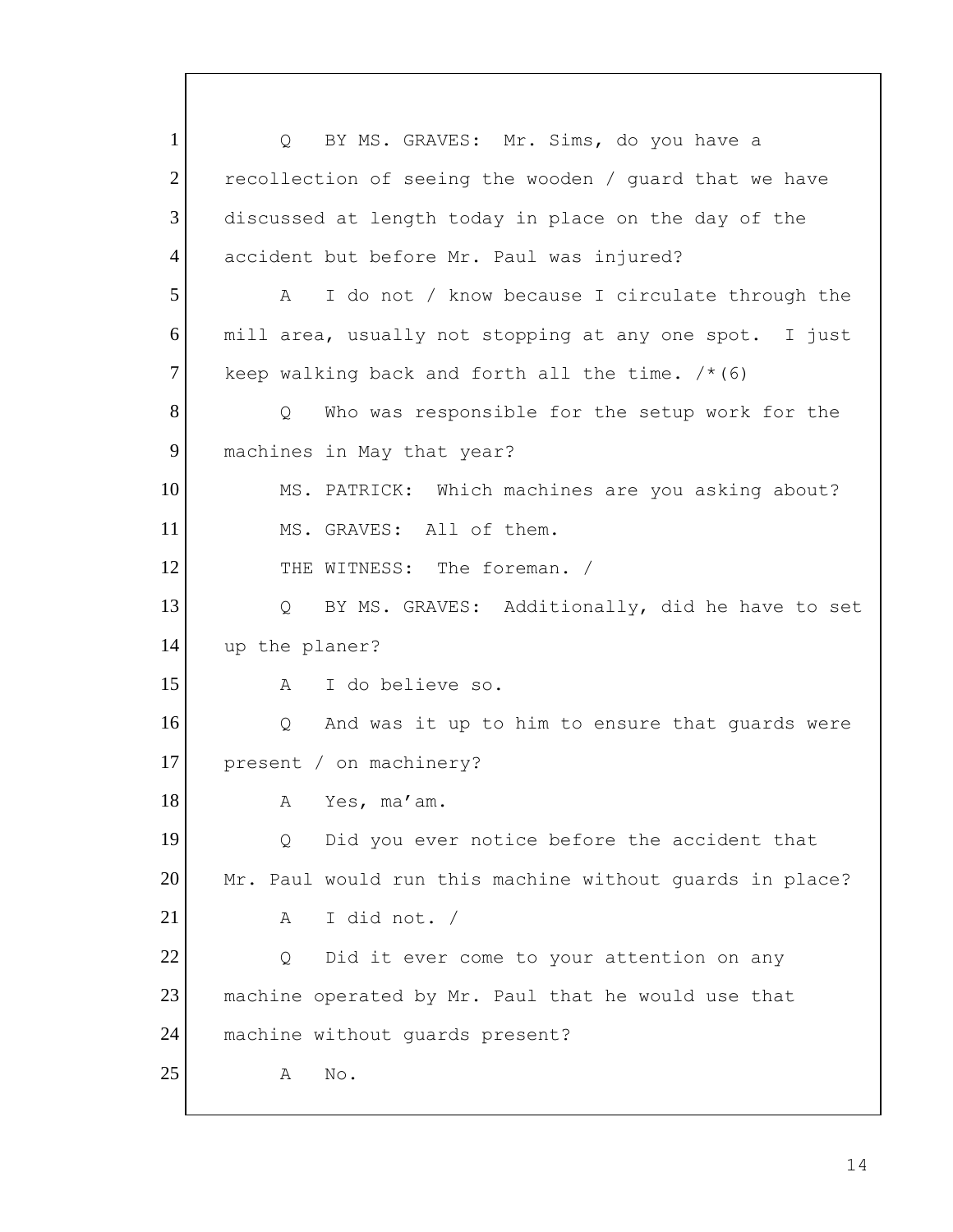1 | Q Would / you expect Mr. Paul to make sure all 2 quards were in place before operating a machine? 3 A That would be his job, yes. 4 Q Now, after the / accident occurred, was there 5 any talk among the employees concerning the lack of a 6 guard at the time of the accident? 7 A Not at all. Some / of them speak Spanish. 8 Q Did anybody say to you that a quard popped out 9 of the machine at the time the accident was occurring? 10 A I / do not recall being told. 11 | Q Did you hear that if a heavier quard were 12 present on that machine, that the accident would not have 13 happened?  $/* (7)$ 14 A Not to my knowledge. 15 | O Is it true that after the accident a heavier 16 guard was installed on that machinery? 17 MS. PATRICK: Are you referring to the weight? / 18 MS. GRAVES: I am referring to the strength. 19 MS. PATRICK: Maybe you could clarify if he knows or 20 if he is an engineer or understands what that means, 21 whether / he has any information. 22 Q BY MS. GRAVES: Do you understand my question? 23 Shall I say it again? 24 A Yes, please.  $25$  Q Is it true that postaccident a steel quard / was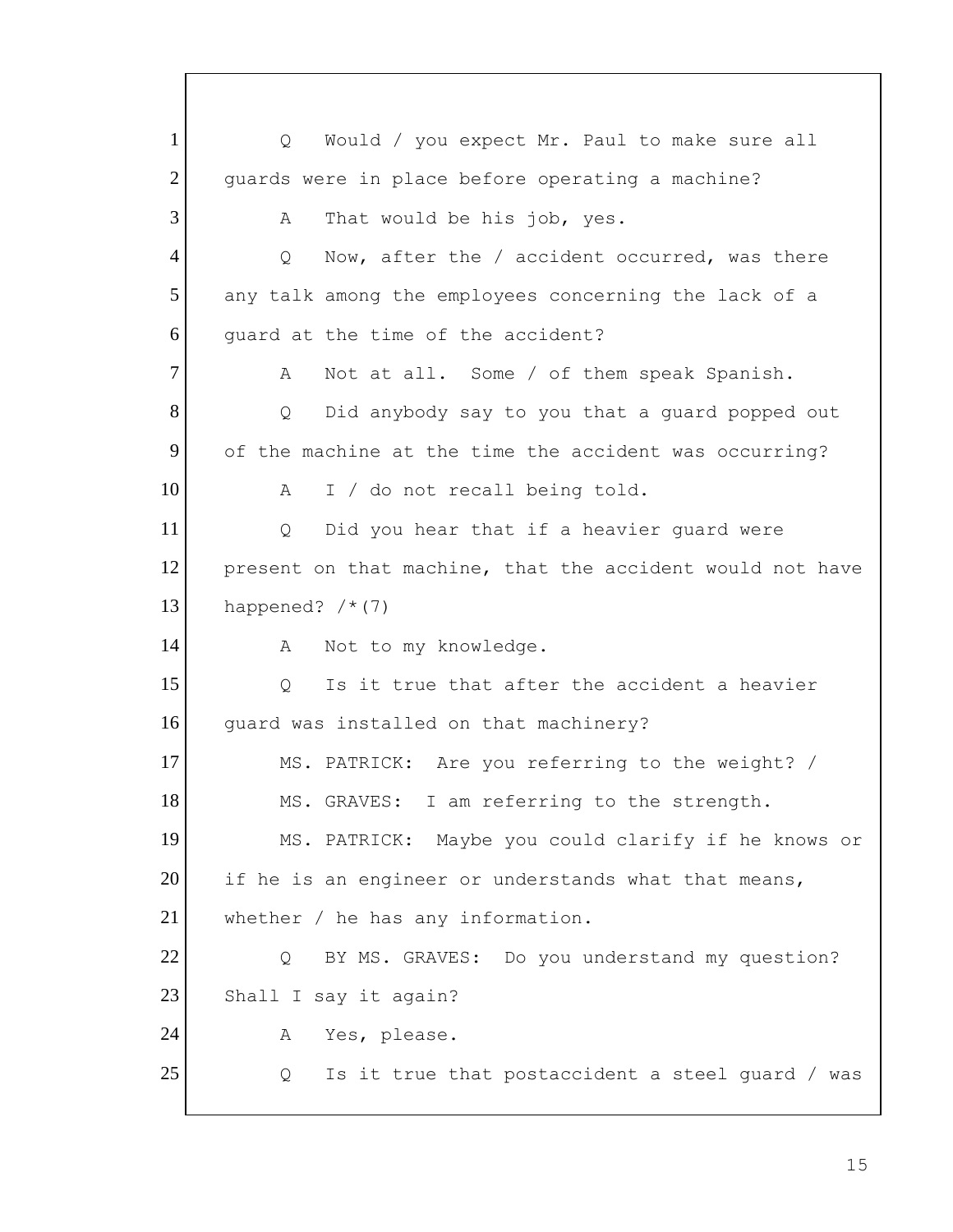1 put where this board was previously? 2 A Yes. 3 Q Was that guard put in its place? 4 A Yes, ma'am. 5 | Q Besides the metal quard that I described 6 earlier / which is now somehow bolted to this machine,  $7$  was any other part added to the machine after that day, 8 to your knowledge? 9 A Not to my / knowledge, but my job is no longer 10 in that division of the company, so I am not sure. 11 MS. PATRICK: Counsel, how much longer do you 12 have? / 13 MS. GRAVES: One or two questions. 14 Q Did you tell the insurance company how you think 15 this accident had happened? 16 A Not seeing the accident, I could only quess. / 17 Q But when did you speculate as to the cause of 18 this accident, do you know? 19 A After everything was over, after he was taken to 20 the  $/*(8)$  hospital. 21 O Was an ambulance called after the accident? 22 A Yes. We did call, of course. 23 Q Do you recall what you told the insurance agent? 24 A No, ma'am. / It was by telephone. I quess I 25 told him the only way I thought the accident could have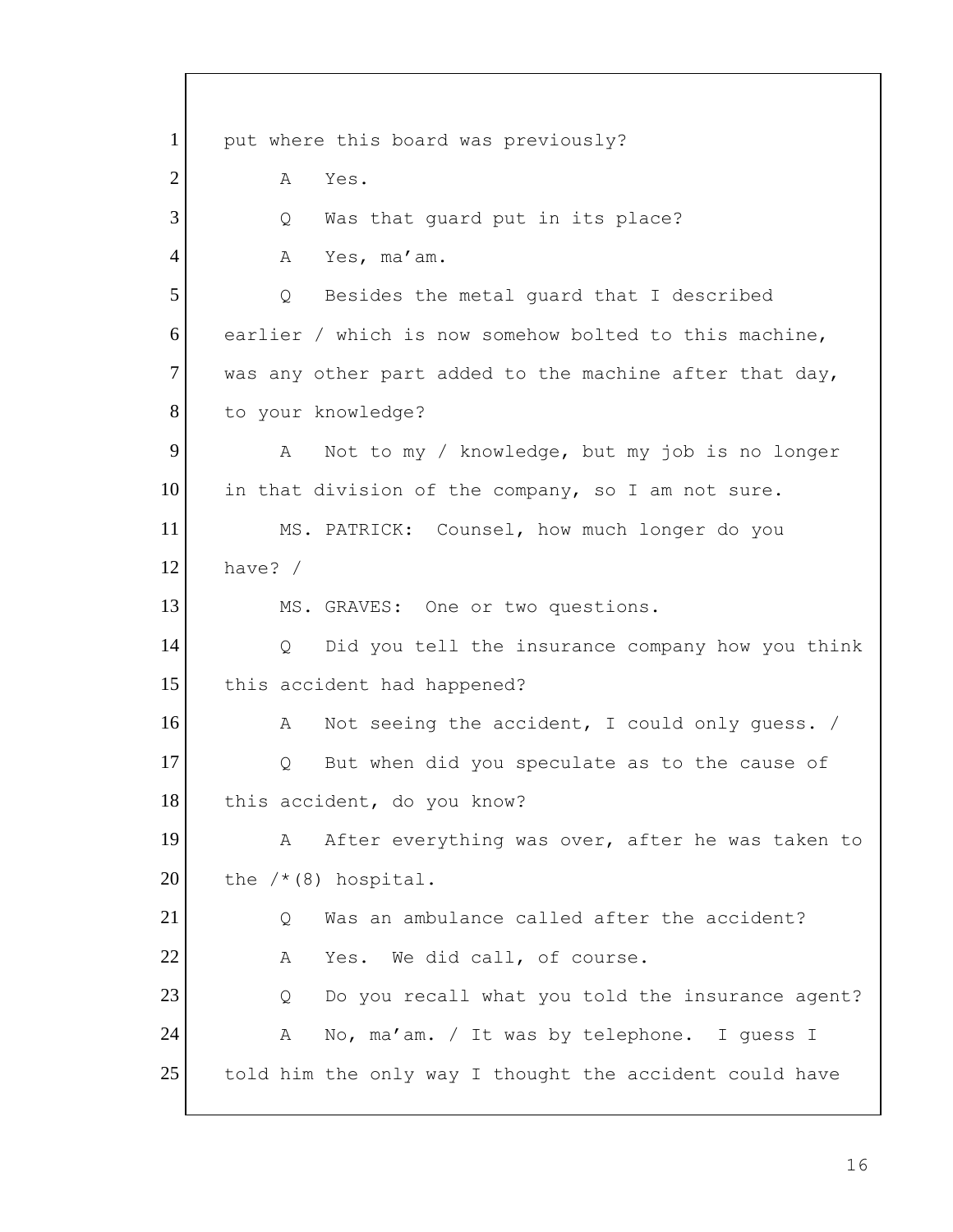1 happened. 2 Q What was your impression of how / Mr. Paul's 3 accident happened? 4 A The man was using a rag instead of a wire brush 5 to clean out the machine. 6 Q Is it your impression that / the machinery was 7 in use at the time of the accident?  $8$  A. The power was not on, but the machine continues 9 to rotate for a few / minutes longer. 10 MR. BAUM: I object. That is beyond his personal 11 knowledge. He is not an engineer. 12 MS. GRAVES: All right. I have no further questions  $13$  at this point. / 14 MS. PATRICK: I have a couple of follow-up 15 questions. 16 MS. GRAVES: Go ahead. 17 FURTHER EXAMINATION 18 | Q BY MS. PATRICK: On approximately how many times 19 did you see the machine slow down after the button / was 20 pushed to turn off the power? 21 A I cannot say because I was not in the area at 22 all times. 23 Q Would you approximate it is / more than five 24 times? 25 A It would be speculation on my part.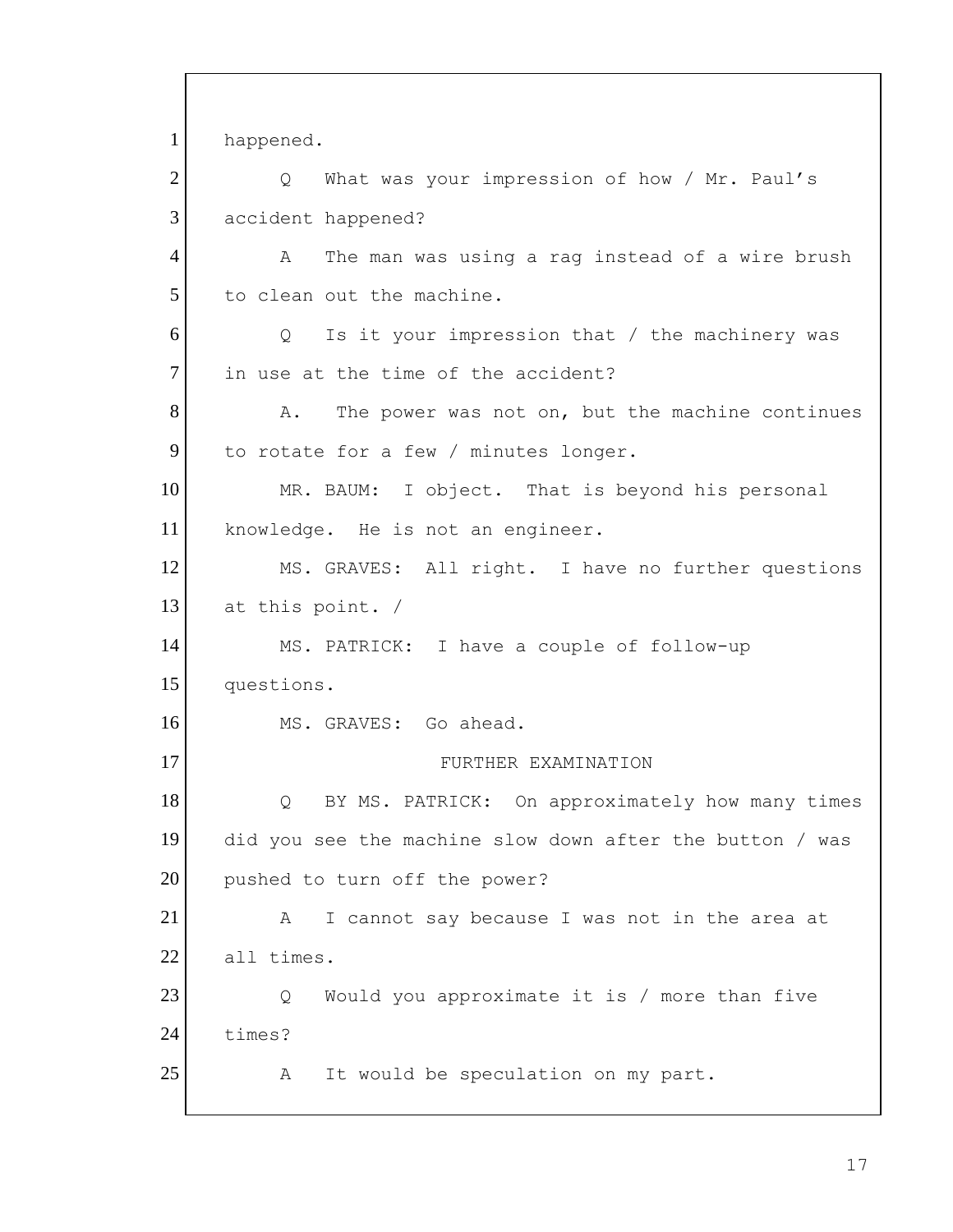1 Q No. Do not speculate, just if you can estimate. 2 A Not too frequently.  $3$  Q Mr. Jones  $/*(9)$  is not an employee of Nicholson 4 Lumber today, is he? 5 MR. BAUM: If you know what "employee" means. 6 THE WITNESS: No. 7 MR. BAUM: Has the witness stated that he was an / 8 employee? Is that the testimony of the witness at this 9 time? 10 | Q BY MS. PATRICK: Where does he live today? 11 A I do not know. 12 Q Does he live in the / neighborhood? 13 A I do not know. It is none of my business where 14 employees of Nicholson Lumber live. 15 | Q Okay. When this machine that was involved in / 16 the accident was received at Nicholson Lumber, did it 17 have any instructions? 18 A You mean this exact one? I think so. 19 | Q Is it your belief that / it was the duty of 20 Nicholson Lumber to find out whether or not there were 21 guards on the machine involved in this accident in May / 22 2015? 23 A It would have been their duty. 24 | Q Did you say the plaintiff had taken a rag and 25 did something he should not have done, / that the rag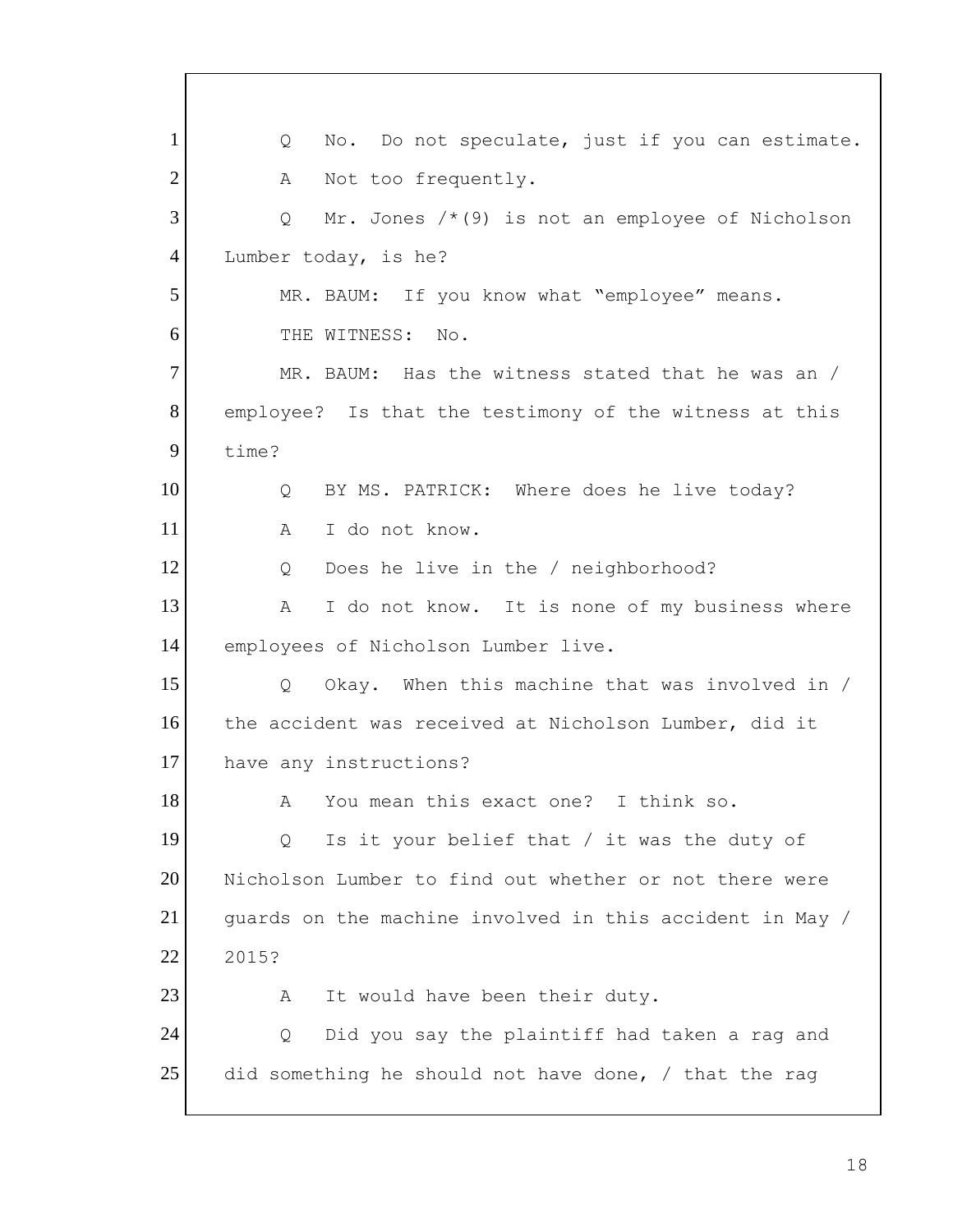1 became caught in the machinery, which pulled the rag and 2 the plaintiff's hand into the machine, thereby amputating 3 four of the plaintiff's / fingers on his right hand? 4 A I do not think I made that statement. 5 Q During the time you have been employed at 6 Nicholson Lumber, how many  $/*(10)$  machines have been 7 purchased for the mill area? 8 A All that are present there now. I think ten. 9 Q Were you responsible for setting up those 10 machines? / 11 A Yes, I was. All of them. 12 Q Is it your belief that if any more guarding is 13 required, it is your responsibility to see that it / is 14 installed? 15 A If I am assigned to that area, yes, but, as I 16 mentioned, my job duty has changed. 17 O Has anyone else been assigned that / duty during 18 the time you have been employed with Nicholson Lumber? 19 A No one other than myself.  $20$  Q Have you carried out that duty on each and / 21 every time that a piece of equipment has been sent to 22 your employer?  $23$  A For the equipment that is there now, yes. 24 | Q Do you think Nicholson / Lumber relied on you to 25 properly set up the machine that caused this man's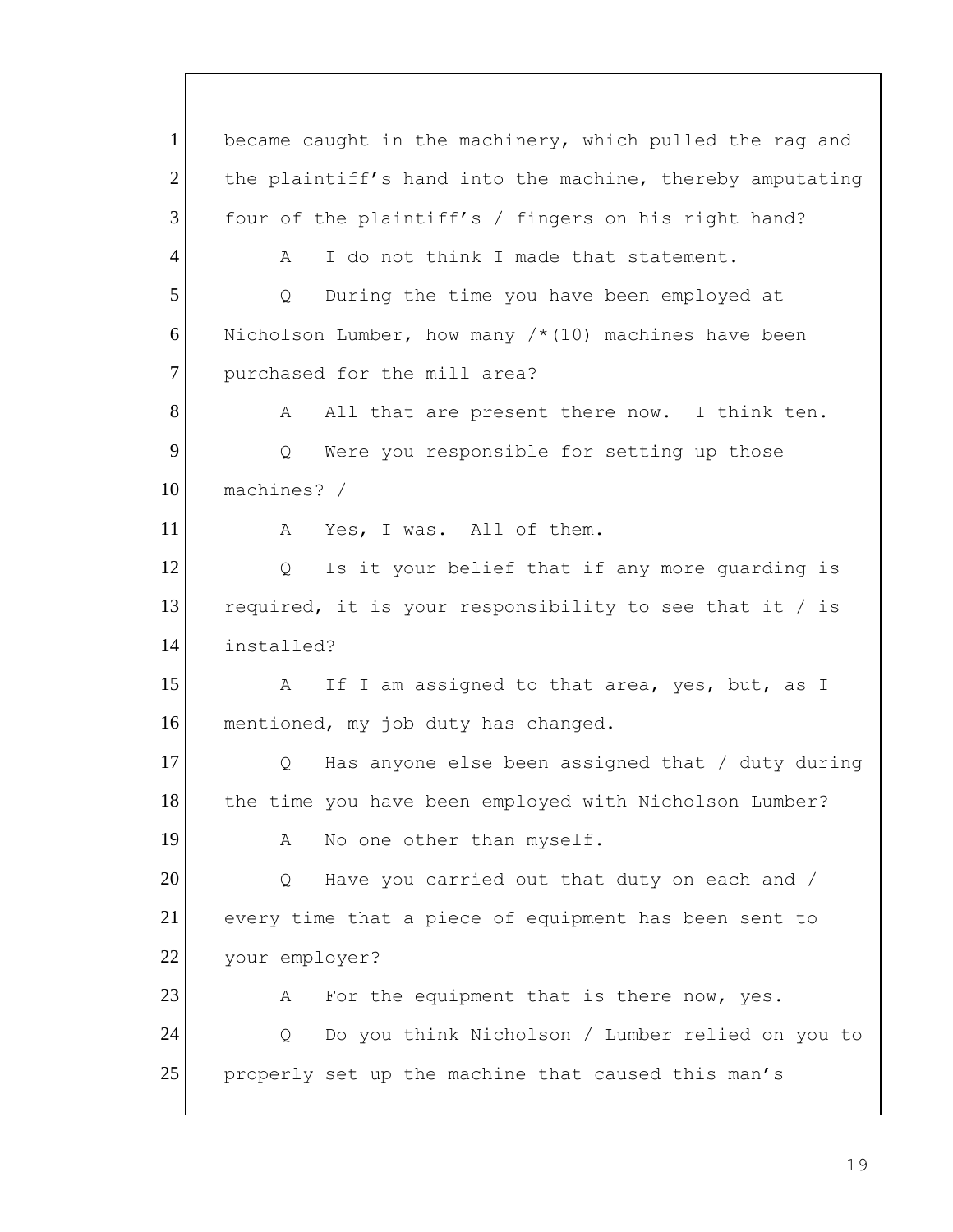1 accident? 2 MS. GRAVES: Object to the form of the question. 3 Vaque. 4 MS. PATRICK: I will / withdraw the question. 5 Q Did you yourself run this same machine for the 6 purpose of running through an order? 7 A No. Running that machine was not within / my 8 job duty. 9 Q Was this planer working when it came to 10 Nicholson Lumber? 11 A It was in pieces. 12  $\bigcirc$  And I take it you had to put  $/*$  (11) those pieces 13 together to ensure that it would work? 14 MS. GRAVES: Objection. Vaque and ambiguous. 15 THE WITNESS: The foreman did help me. 16 Q BY MS. PATRICK: And besides you and him, did 17 someone / else help you with this job? 18 A No, no one else. 19 Q Did you have some written material at the time 20 period in which you were installing / this machine? 21 A Not to my knowledge, but we must have used 22 something. 23 MR. BAUM: Let me inquire. Do you recall seeing any 24 paperwork that you remember you / used in putting this 25 | machine together? Can you testify as to that?